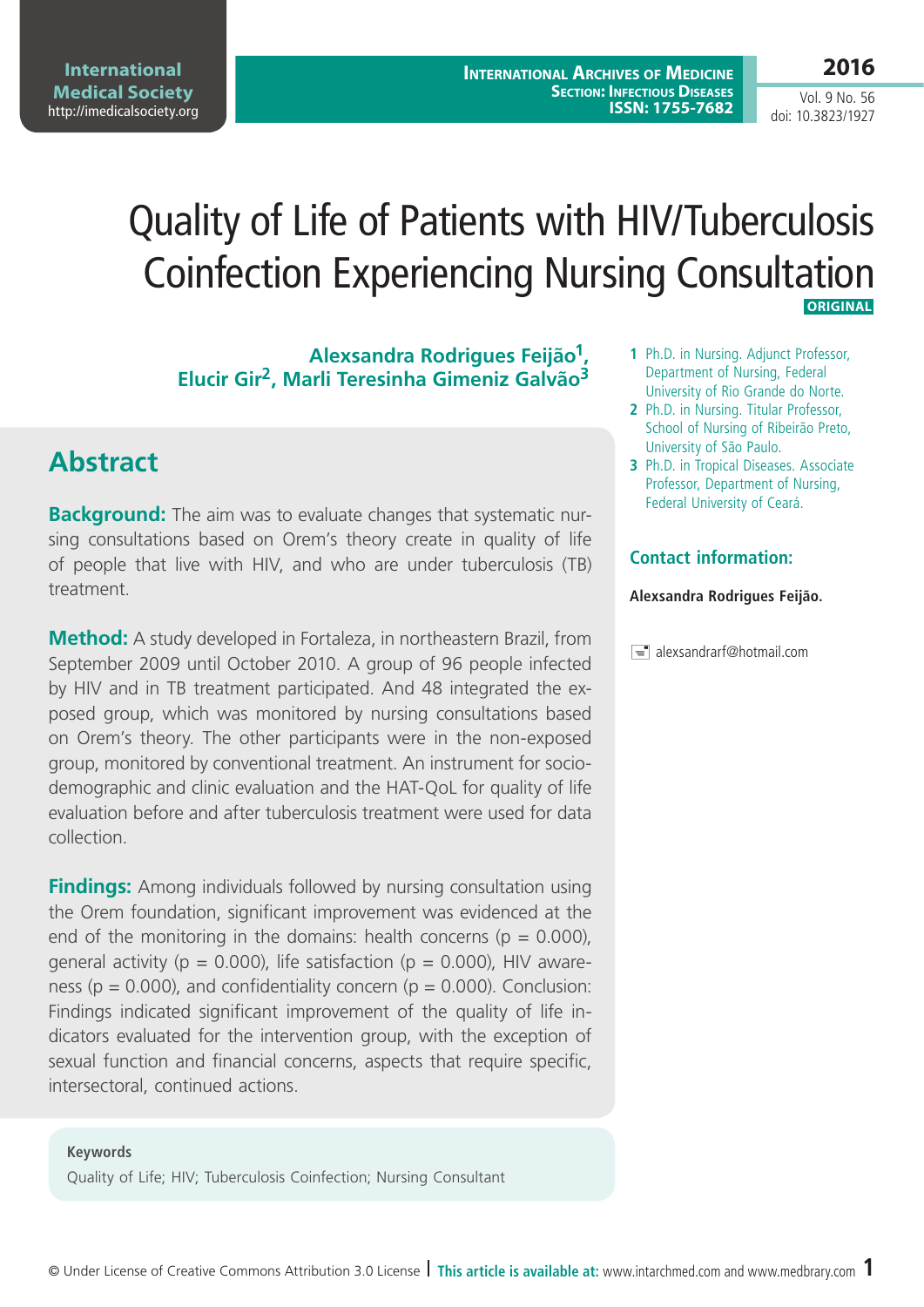**2016**

Vol. 9 No. 56 doi: 10.3823/1927

## **Introduction**

The wellbeing of patients coinfected with HIV/tuberculosis (HIV/TB) is not only determined by their health status or treatment response. For that reason, identification of the factors that determine quality of life is important for directing nursing care to those patients. Therefore, when assessing quality of life (QoL), attention should be paid to both clinical improvement and improvement of subjective wellbeing, sense of vitality, social and emotional bonds [1], mainly when living with pathologies characterized by dense aspects of stigma, prejudice, fear, death expectation, living with the constant ghost of illness and suffering, as in the case of the junction of AIDS and TB.

Nowadays, HIV infection and TB are the most concerning infectious diseases in the world. Both are concentrated in poor regions with minimal resources for diagnosis, treatment and infection control [2, 3]. These diseases also have an important physiopathological link, in which one infection accelerates the other, generating significant morbidity and mortality. This creates devastating financial and emotional costs to the individuals, their families and society. It is highlighted that, despite decades of investments, many countries maintain high rates of both infections, including the developed countries. However, social disparities present in developing countries raise even further the disease indices [4].

In Brazil, despite the existence of a policy for universal access to antiretroviral therapy (ART) and conditions to establish strategies for TB associated with HIV morbidity and mortality reduction, the country still maintains large numbers of coinfected people with epidemiological relevance. This fact exposes the deficiencies of programs for tuberculosis and HIV control and acts as a barrier to health professionals in defining the diagnosis, evaluation and treatment, due to alterations of symptoms, clinical course and response to recommended treatment of TB in HIVpositive individuals [5]. In this context, nursing has the constant challenge of resituating its practice and

its knowledge base for the health promotion reality of that population. The implementation of a structured program also makes the critical evaluation of care possible, facilitating clinical adjustments and multidisciplinary communication [6].

Therefore, goals for QoL improvement through self-care, continuity and completion of treatment based on good adherence can be achieved by nursing consultation and multidisciplinary work. Therapeutic actions related to HIV, as well as TB, seek to enable the improvement of patients' QoL. It is known that QoL encompasses more than therapeutic adherence and there is an important relation between both, especially related to HIV and AIDS.

The study aim was to evaluate the alterations that systematic nursing consultation creates in the QoL of people who live with HIV and are in treatment for TB. For the casuistry, Orem's Self-care Theory was used to support the nursing consultation protocol, because QoL is a factor closed linked to the ability of taking care of one's self.

Thus, it is important to highlight the relevance of using a methodology for care to enhance the health and quality of life of these individuals, when compared to non-systematized care.

# **Methods**

### **Location**

The study was developed in the Hospital São José de Doenças Infecciosas (Saint Joseph's Infectious Diseases Hospital - HSJ), a reference center for diagnosis and treatment of people with HIV/Aids in the state of Ceará, in northeastern Brazil. This institution has specialized ambulatory services, and cares for more than 80% of cases of HIV/TB coinfection in the entire state.

Population and sample: Data collection was conducted between September of 2009 and October of 2010; 96 adult patients (older than 18 years) of both genders with HIV infection and diagnosis of TB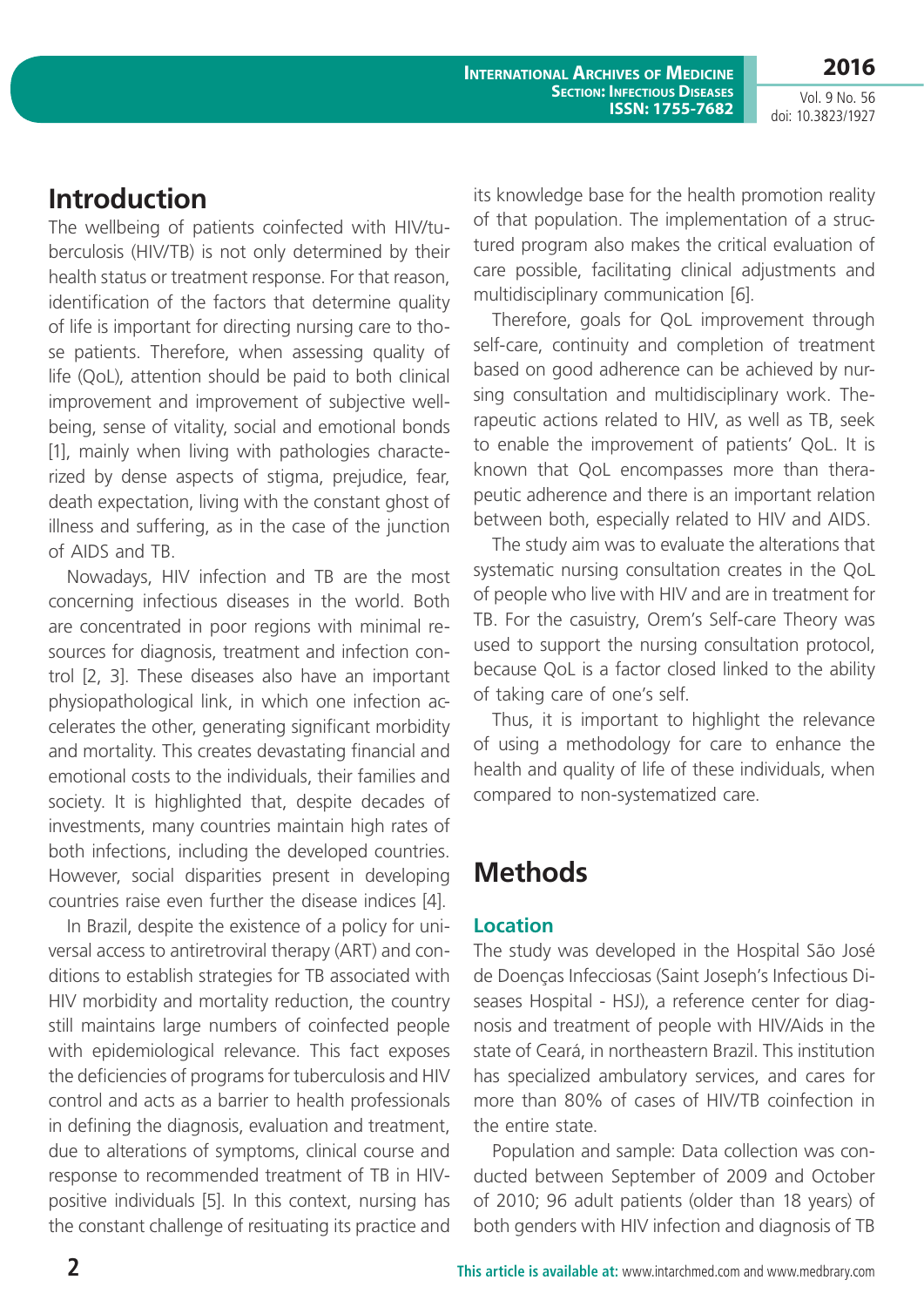**International Archives of Medicine Section: Infectious Diseases ISSN: 1755-7682 2016**

Vol. 9 No. 56 doi: 10.3823/1927

participated of the study. Inclusion criteria were: TB new cases, as stated by Brazilian Ministry of Health [7], including those who had never received antituberculosis chemotherapy, or received it for less than 30 days. or more than five years ago, or were in retreatment with the basic scheme recently recommended by the National Program to Combat Tuberculosis for beginning treatment of TB (between the first and third months).

The following exclusion criteria were elected: HIV-seronegative patients, patients with cognitive deficits or mental illness that impaired response to questions; institutionalized or homeless; hospitalized patients or patients that had the treatment suspended due to serious side effects.

The sample was defined according to notification at the Hospital São José during the twelve months before the data collection, with a total of 143 cases of coinfection. Appling the inclusion criteria and considering losses, a total of 96 patients were selected. From those, 48 comprised the exposed group and 48 comprised the non-exposed group.

The two groups were formed as: Group 1 (exposed): patients with HIV/TB in medical treatment and monitored through nursing consultations based on Self-care Theory; Group 2 (non-exposed): patients with HIV/TB in medical treatment with non-systemized nursing care.

Patient division into the two groups was randomly performed through simple lottery. Patient recruitment occurred at the beginning of the nursing consultation, after the definition of the inclusion criteria and patient clarification of the research, by signing an informed consent, which also explained the possibility of participating in one of the mentioned groups.

Data collection procedures: during the first nursing consultation for both groups, sociodemographic, epidemiological and clinical data were collected. The variables were: age, marital status, number of children, level of education (schooling), functional status of work/occupation, family income, origin, time of diagnosis of HIV infection, HIV exposure category, beginning of antiretroviral treatment regimen, beginning and ending date of anti-tuberculostatic scheme, signs and symptoms present in the beginning of TB infection, result of Mantoux test (PPD), and presence of associated diseases.

For the exposed group specifically, the patients were monitored through monthly nursing consultations. As described, a model based on Orem's Selfcare Theory was utilized. The non-exposed group was monitored through convention nursing service, also with monthly frequency.

Between the first and third months, and also in the sixth or ninth month of treatment, all patients (exposed and non-exposed groups) were evaluated using the HIV/AIDS-targeted quality of life scale (HAT-QoL), a specific instrument used to evaluate quality of life of individuals with HIV, validated in Brazil [8]. The instrument has 42 items divided in nine domains that investigate the lives of patients in various situations. For all items, five response options known as Likert step descriptors are available. The responses vary from one to five points: one corresponds to the worst QoL state and five corresponds to the best state QoL. The sum obtained was transformed into an analog scale of zero to 100, where zero corresponds to the worst value, and therefore worst QoL, and numbers close to 100 correspond to the best value, or best QoL.

Statistical analysis: the data analysis involved statistical description (absolute and relative frequency, mean and standard deviation). To analyze the association between variables, the nonparametric chisquare  $(x^2)$  test, Fisher's exact test, linear by linear association test, and Student's t-test were used, as suitable for each type of variable. The differences between the mean related to the HaT-QoL scale scores were compared by Mann-Whitney and Wilcoxon tests. In all statistical, tests the level of significance was set at  $p < 0.05$ .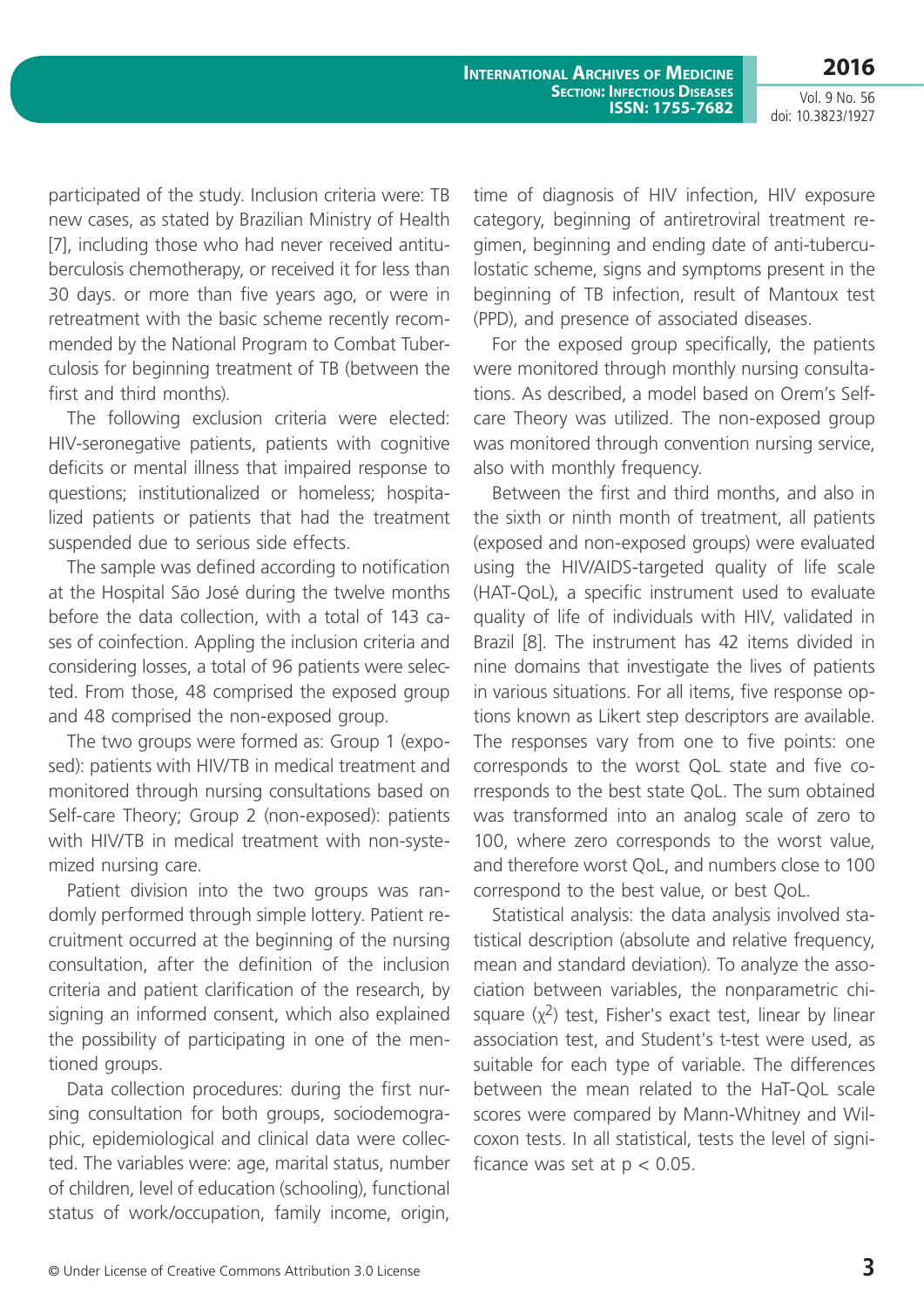Vol. 9 No. 56 doi: 10.3823/1927

## **Results**

Regarding the evaluation of sociodemographic, epidemiological and clinical characteristics, homogeneity was observed between the groups. However, in general, superiority in the ages of both groups was perceived, with averages of 35.12 and 34.96, respectively. Concerning marital status, 55.3% of patients in the exposed group had a regular partner (married or in stable union), a finding that showed a slight superiority compared with the non-exposed group. But, as verified, the majority of patients in both groups, a total of 27 and 31 patients, respectively, were without a regular partner at the time of the initial interview.

In both groups, patients presented low levels of schooling, since 68% of patients had less than nine years of education. Financially, the family income in minimum wages was concentrated overwhelmingly (80.2%) in the level of less than or equal to two minimum wages (approximately \$600.00).

A larger frequency of pulmonary TB was verified in both groups (77.1%). Positive study results for the bacilloscopy were higher (58.5%,  $p = 0.010$ ) in the non-exposed group. The majority of the patients in both groups underwent bacilloscopy.

The analysis of the quality of life scale (HAT-QoL) considered the domains whose means were less than 50 points to be impaired. This analysis of the scoring was based on the study of Galvao et al. (2004) [8].

**Table 1** shows a comparison between groups during the first nursing consultation. This comparison demonstrates the homogeneity of quality of life before starting the nursing care in each group. All domains were impaired in both groups. The lowest means between domains were related to concerns about the confidentiality of the infection, financial and health concerns. A statistical difference ( $p =$ 0.001) was observed in the financial concerns domain.

To evaluate the outcome of patients during the nursing consultation follow-up, the groups were **Table 1.** Comparison of domains of the HAT-QoL scale between groups in the first nursing consultation.

| <b>Domains</b>                    | <b>Exposed</b><br>group<br>Mean + SD | <b>Non-exposed</b><br>group<br>Mean + SD | p-value* |  |
|-----------------------------------|--------------------------------------|------------------------------------------|----------|--|
| General<br>activities             | $34.30 \pm 10.01$                    | $32.58 \pm 10.71$                        | 0.301    |  |
| Sexual activities                 | $39.06 \pm 8.79$                     | $39.58 \pm 8.15$                         | 0.792    |  |
| Confidentiality<br>concerns       | $17.18 \pm 14.21$                    | $19.79 \pm 14.21$                        | 0.212    |  |
| Health concerns                   | $20.62 \pm 11.32$                    | $23.02 \pm 10.03$                        | 0.177    |  |
| Financial<br>concerns             | $19.66 \pm 6.82$                     | $23.17 \pm 6.93$                         | 0.001    |  |
| <b>HIV</b> awareness              | $35.24 + 10.63$                      | $36.11 \pm 11.44$                        | 0.763    |  |
| Life satisfaction                 | $34.44 \pm 9.12$                     | $34.44 \pm 8.96$                         | 0.702    |  |
| Medication<br>concerns            | $34.05 \pm 10.45$                    | $36.53 \pm 6.54$                         | 0.282    |  |
| Confidence in<br>the professional | $14.93 \pm 10.45$                    | $15.97 \pm 11.25$                        | 0.668    |  |
| *: MannWhitney test               |                                      |                                          |          |  |

**Table 2.** Comparison of domains of the HAT-QoL scale between groups at the end of nursing consultation monitoring.

| <b>Domains</b>                    | <b>Exposed</b><br>group<br>Mean + SD | <b>Non-exposed</b><br>group<br>Mean + SD | p-value* |  |
|-----------------------------------|--------------------------------------|------------------------------------------|----------|--|
| General<br>activities             | $49.60 + 7.86$                       | $42.97 + 0.002$                          | 0.002    |  |
| Sexual activities                 | $36.57 \pm 8.97$                     | $38.61 \pm 8.61$                         | 0.382    |  |
| Confidentiality<br>concerns       | $29.58 \pm 13.90$                    | $25.33 \pm 11.44$                        | 0.268    |  |
| Health concerns                   | $45.69 \pm 10.15$                    | $33.50 \pm 8.82$                         | 0.000    |  |
| Financial<br>concerns             | $19.27 \pm 11.98$                    | $26.87 \pm 8.06$                         | 0.001    |  |
| <b>HIV</b> awareness              | $47.45 + 5.20$                       | $39.44 + 6.16$                           | 0.000    |  |
| Life satisfaction                 | $17.88 \pm 6.58$                     | $30.83 \pm 5.90$                         | 0.000    |  |
| Medication<br>concerns            | $33.48 \pm 6.30$                     | $38.23 \pm 6.58$                         | 0.069    |  |
| Confidence in<br>the professional | $6.94 \pm 11.29$                     | $7.58 \pm 8.75$                          | 0.032    |  |
| *: MannWhitney test               |                                      |                                          |          |  |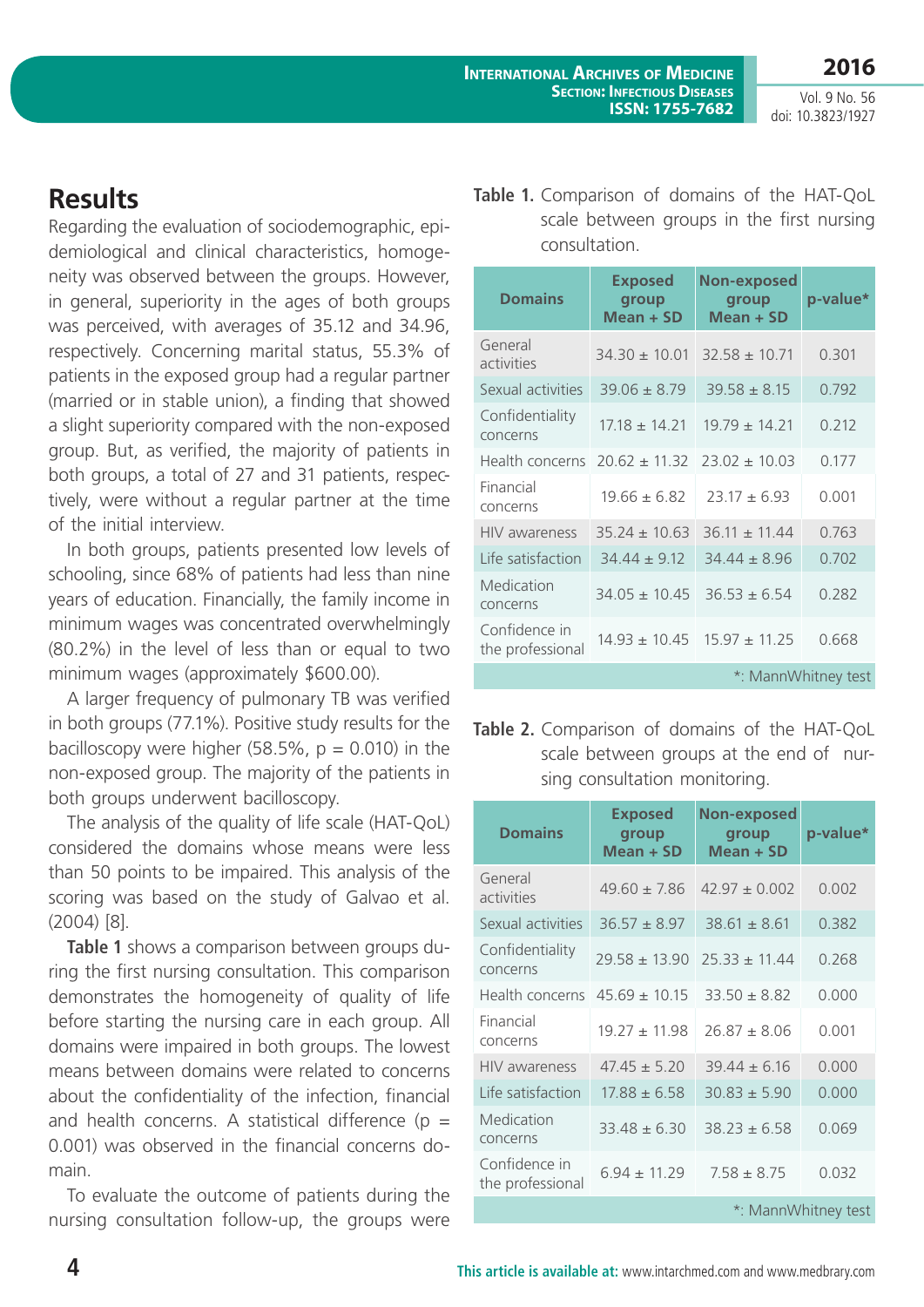**International Archives of Medicine Section: Infectious Diseases ISSN: 1755-7682**

Vol. 9 No. 56 doi: 10.3823/1927

**2016**

**Table 3.** Comparison of domains of the HAT-QoL scale between first nursing consultation and end of nursing consultation monitoring in the exposed group.

|                                   | <b>Exposed group</b>         |                             |          |  |
|-----------------------------------|------------------------------|-----------------------------|----------|--|
| <b>Domains</b>                    | <b>Before</b><br>$Mean + SD$ | <b>After</b><br>$Mean + SD$ | p-value* |  |
| General<br>activities             | $34.30 \pm 10.01$            | $49.60 \pm 7.86$            | 0.000    |  |
| Sexual activities                 | $39.06 \pm 8.79$             | $36.57 \pm 8.97$            | 0.167    |  |
| Confidentiality<br>concerns       | $1718 + 1421$                | $29.58 \pm 13.90$           | 0.000    |  |
| Health concerns                   | $20.62 \pm 11.32$            | $45.69 \pm 10.15$           | 0.000    |  |
| Financial<br>concerns             | $19.66 \pm 6.82$             | $19.27 \pm 11.98$           | 0.505    |  |
| <b>HIV</b> awareness              | $35.24 + 10.63$              | $47.45 + 5.20$              | 0.000    |  |
| Life satisfaction                 | $34.44 \pm 9.12$             | $17.88 \pm 6.58$            | 0.000    |  |
| Medication<br>concerns            | $34.05 \pm 6.37$             | $33.48 \pm 6.30$            | 0.763    |  |
| Confidence in<br>the professional | $14.93 \pm 10.45$            | $6.94 \pm 7.58$             | 0.000    |  |
| *: Wilcoxon test                  |                              |                             |          |  |

compared after the nursing consultation **(Table 2)**. There was improvement in the quality of life in the following domains of the exposed group: general activities ( $p = 0.002$ ), health concerns ( $p = 0.000$ ), HIV awareness ( $p = 0.000$ ), life satisfaction ( $p =$ 0.000) and professional reliability ( $p = 0.032$ ). In relation to financial concerns, there was a decrease in the mean of the exposed group and a significant increase in the non-exposed group ( $p = 0.001$ ).

Since this study aimed to evaluate the influence of the nursing consultation built upon Orem, between the two groups, comparison of the means of each domain of the HAT-QoL scale at the beginning of treatment, and after the last consultation in the TB ambulatory clinic, was performed for the exposed group **(Table 3)**.

Among individuals followed by nursing consultation using the Orem foundation, significant improvement was evidenced at the end of the monitoring in the domains: health concerns ( $p = 0.000$ ), general activity ( $p = 0.000$ ), life satisfaction ( $p = 0.000$ ), HIV awareness ( $p = 0.000$ ), and confidentiality concern  $(p = 0.000)$ .

### **Discussion**

Considering that HIV/Aids infection has assumed a chronic character, mainly after the introduction of HAART [1], there is a misguided correlation between QoL of seropositive patients and the correct use of medications, in which it was stated that QoL is a consequence of the correct use of medications. Yet, QoL does not refer only to use of medication; it is also related to other aspects of peoples' lives.

Studies [1,9,10] revealed better quality of life of HIV/AIDS patients in the asymptomatic stage than of patients in advanced stages, as well as in those with opportunistic diseases.

A study compared QoL of seropositive patients that had TB associated with HIV/AIDS with those who did not. The authors observed QoL was 60% lower in patients with TB (excluding latent TB) when compared to asymptomatic TB patients [5, 11]. In this study, the majority of people were in the advanced stage of the disease, which was evidenced by a low mean count of T CD4+ lymphocytes (below 350 cells/ $mm<sup>3</sup>$ ) and by TB symptoms. Such aspects affect the routine of patients and prevent them from performing day-to-day activities, compromising their lives.

Also, many patients discovered their HIV serological status near or at the same time as their positive TB results, and stages of grief, primarily denial, fear and anger were perceived, damaging their acceptance of the current situation. A study demonstrated similar results, in which TB patients newly diagnosed as seropositive developed significant depression and fear of stigma [11].

The prevalence of low family income was detected in the financial concerns domain. This concern affected the survival of the subjects, the sustenance of family, and the continuity of the treatment,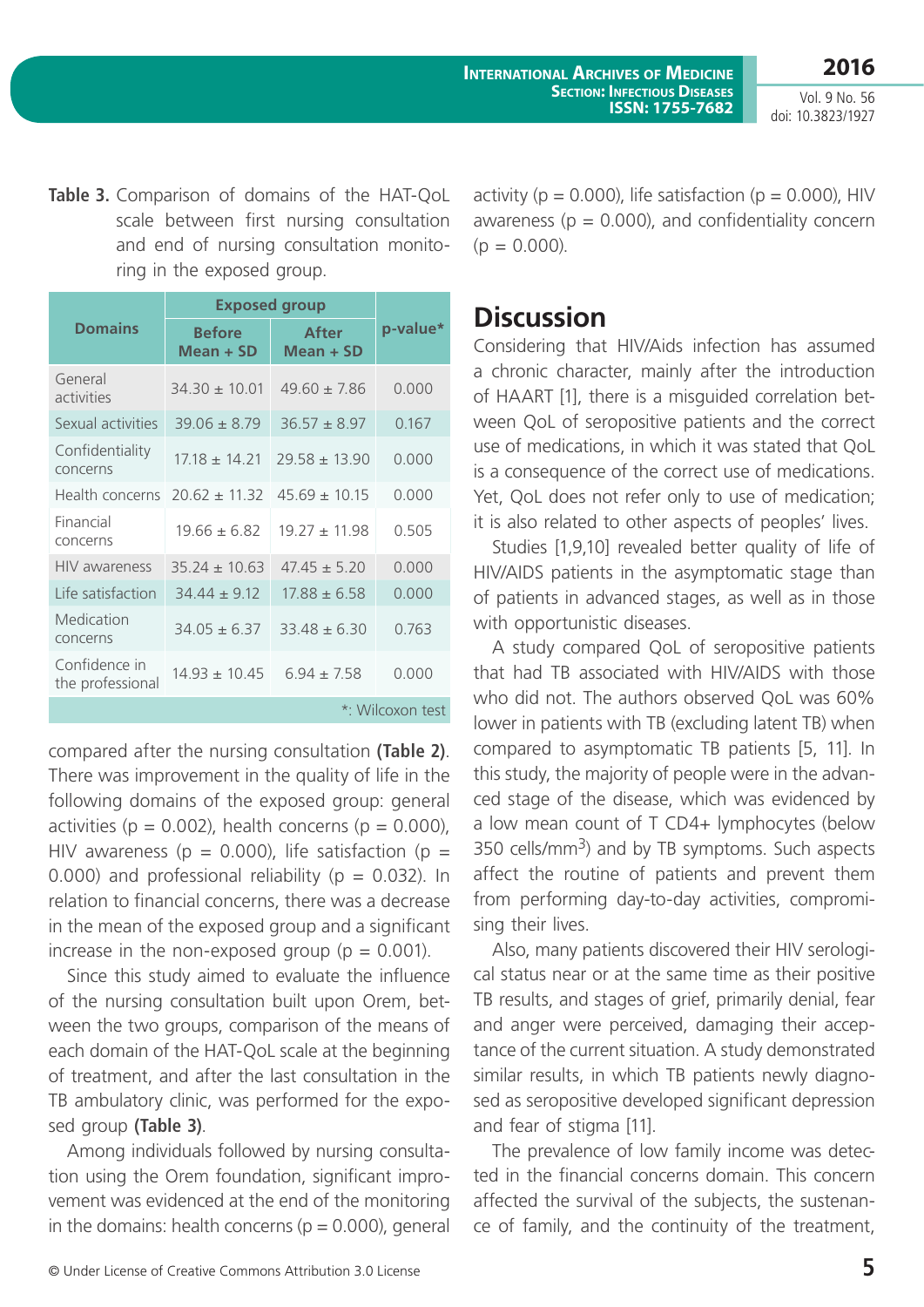**International Archives of Medicine Section: Infectious Diseases ISSN: 1755-7682**

**2016** Vol. 9 No. 56 doi: 10.3823/1927

having as a consequence a worsening of QoL. Economic status plays an important role in the quality of people's lives because it involves the conflict between self-support and the difficult access to employment and income, due to lack of physical conditions relevant to illness, fear of prejudice, or low education and qualification [9].

Brazilian researchers [5, 8, 10, 12, 13, 14] found that better levels of quality of life of HIV patients were related to better financial conditions, as with the results of the present study. Other study [15], also showed better QoL indicators associated with increased income.

With regard to concerns about confidentiality related to the infection, this may be associated with fear of the carrier or patient, to make their diagnosis known, to suffer prejudice and stigmatization. In this sense, most of the seropositive individuals hid the fact that they were contaminated for as long and in the best possible manner, becoming clandestine about their condition. The patients attempted to circumvent the social isolation, to which they could be subjected in most cases if they declared they were HIV positive [14]. This method used by the subjects as a form of hiding the HIV infection has the intent of protecting their relatives and their children from possible rejection, stigma and discrimination; the method is also utilized to protect them from possible job dismissal arising from prejudice [16].

Health concerns were observed in other studies [14, 16] and were related to patient knowledge about immunity parameters (CD4 cell count) and the consequences of altered levels, leading to preoccupations with prognosis of imminent death, affecting their welfare.

Patients reported decreased sexual activities due to fear, because of the possibility of HIV and tuberculosis transmission through sexual intercourse. Concomitantly, another aspect influencing sexual interest was physical weakness imposed by illness, primarily in the case of TB, in which feeling of weakness hindered social and sexual relations [10, 17].

It was observed that the loss QoL in both groups, from the beginning of the research, reflected physical aspects such as the inability to work and perform daily activities, as well as the psychological aspects related to the fear of illness, death and prejudice. However, interventions promoting and enabling clients to provide self-care enhanced the QoL. This improvement was verified through analysis of the trust patients placed in the professionals, motivated by an attuned therapeutic relationship. This is fundamental to continuity of treatment and client follow-up. Corroborating this, a more holistic approach, which was not confined to coinfection treatment, was beneficial to the QoL [15].

Regarding QoL indicators observed by the HAT-QoL at the end of TB treatment, significant improvement was noted, with the exception of sexual function and financial concerns, as they represented striking situations in the lives of adults. For some patients, financial status was essential to achieve a minimum of dignity and survival. Financial status, along with sexual relationships, motivates patients' lives with partners.

The present study sustains the positive interference of the nursing consultation model on the QoL of individuals with HIV/TB. Additionally, the use of QoL as an indicator is essential to ensure that the application of nursing consultation using a theoretical model enables the assistance and promotion of care that encompasses issues demonstrated to be harmful to the lives of individuals.

The concept of QoL is subjective and is represented by physical, emotional and social aspects; the knowledge and competence to help individuals in the quest to maintain or improve levels of this quality are implicitly included in the Orem model [18].

Although the nursing consultation proposed and used in this study contributed significantly to improving the quality of life of patients, the vast majority of areas assessed, even after intervention, did not reach the score of reference stipulated. However, a research [19] showed similar aspects, when detec-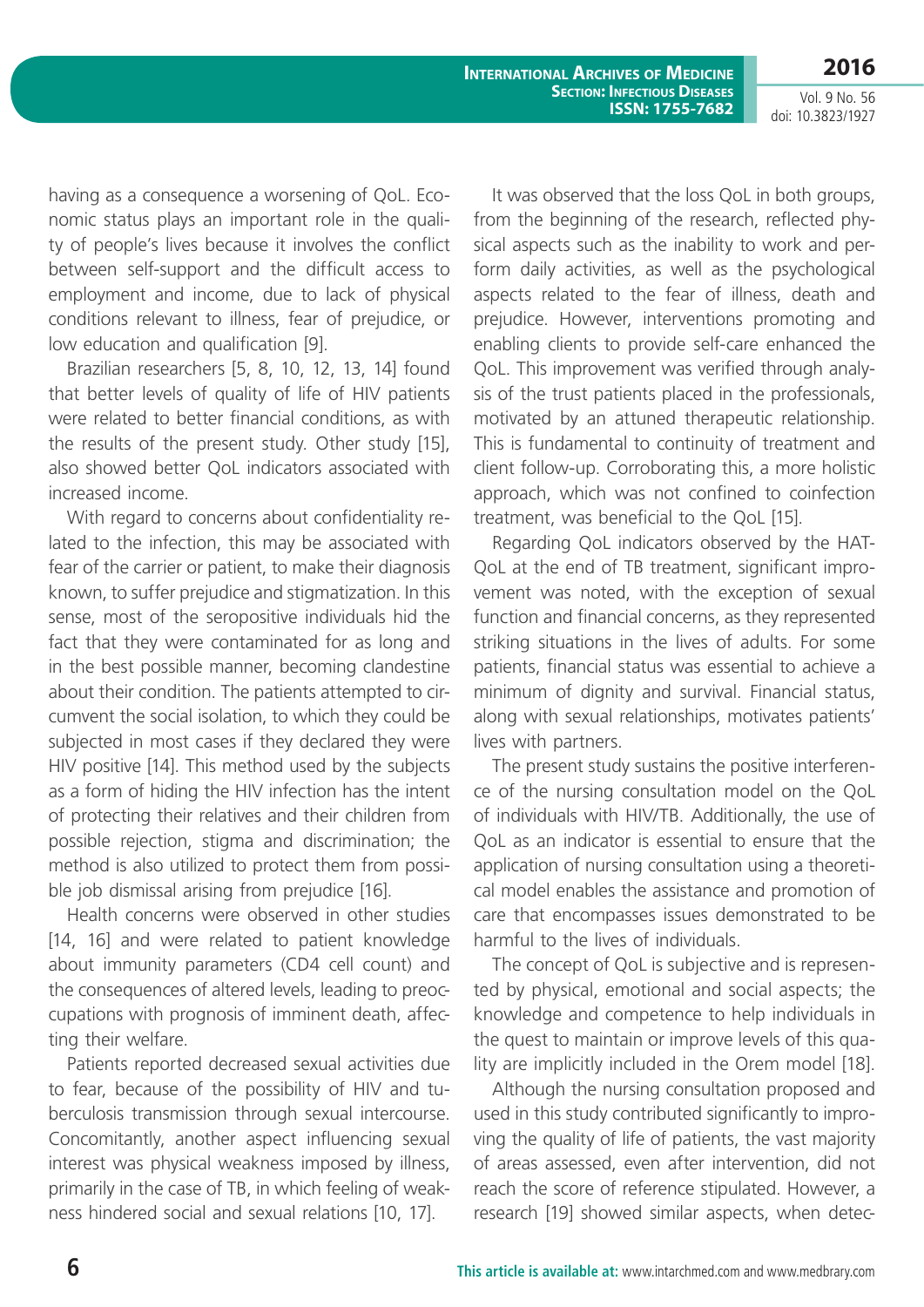Vol. 9 No. 56 doi: 10.3823/1927

**2016**

ting that at the end of treatment for TB, physical function improved rapidly while the integrity of the psychological wellbeing persisted for a long period. As the authors emphasized, although considered microbiologically cured, patients remained poor and afraid of social stigma, thus with impaired quality of life.

Regarding the issues of poverty and lack of social support, there are limitations to performance of health professionals, including nurses. Yet nursing contributes to improving these aspects from the perspective of health promotion, through interdisciplinary and inter-institutional work [20]. Despite the success of tuberculosis treatment, these patients continue to live with HIV/AIDS, and therefore, with the ghost of prejudice and illness.

#### **Ethical standards**

This study was approved by the Brazilian Ethics and Research Committee (CONEP), protocol number CAAE 0037.0.042.000-09.

#### **Conflict of interest**

The authors assert no conflicts of interest.

### **References**

- **1.** Deribew A, Deribe K, Reda AA, Tesfaye M, Hailmichael Y, Maja T, Colebunders R. Change in quality of life: a follow up study among patients with HIV infection with and without TB in Ethiopia. BMC Public Health [Internet]. 2013 [cited 2015 aug 23]; 13: 408. Available from: [http://bmcpublichealth.biomedcentral.](http://bmcpublichealth.biomedcentral.com/articles/10.1186/1471-2458-13-408) [com/articles/10.1186/1471-2458-13-408](http://bmcpublichealth.biomedcentral.com/articles/10.1186/1471-2458-13-408)
- **2.** Lee C, Hwang J, Oh D, Kee M, Oh E, An J, et al. The burden and characteristics of tuberculosis/human immunodeficiency virus (TB/HIV) in South Korea: a study from a population database and a survey. BMC Infect Dis [Internet]. 2010 [cited 2015 aug 23]; 10:66. Available from: [http://bmcinfectdis.biomedcentral.](http://bmcinfectdis.biomedcentral.com/articles/10.1186/1471-2334-10-66) [com/articles/10.1186/1471-2334-10-66](http://bmcinfectdis.biomedcentral.com/articles/10.1186/1471-2334-10-66)
- **3.** Lacerda SNB, Figueiredo TMRM, Luna FDT, Temoteo RCA, Silva EL, Abreu LC, et al. Vulnerability aspects that hinder tuberculosis healing according to the perspective of patients and healthcare managers. Int Arc Med. [Internet]. 2015 [cited Oct 2015]; 8:48. Available from: [http://imed.pub/ojs/index.php/iam/](http://imed.pub/ojs/index.php/iam/article/view/1023/742) [article/view/1023/742](http://imed.pub/ojs/index.php/iam/article/view/1023/742)
- **4.** Dean HD, Fenton KA. Addressing social determinants of health in the prevention and control of HIV/AIDS, viral hepatitis, sexually transmitted infections and tuberculosis. Public Health Rep [Internet]. 2010 [cited Oct 2015]; 125(Suppl 4):1-5. Available from: <http://www.ncbi.nlm.nih.gov/pmc/articles/PMC2882967/>
- **5.** Lemos LA, Feijão AR, Gir E, Galvão MTG. Quality of life aspects of patients with HIV/tuberculosis co-infection. Acta Paul Enferm [Internet]. 2012 [cited Oct 2015]; 25(spe1):41-7. Available from: <http://www.scielo.br/pdf/ape/v25nspe1/07.pdf>
- **6.** Curcio R, Lima MHM, Torres HC. Elaboration for nursing consultation: focus on the treatment with insulin. Rev Gaúcha Enferm [Internet]. 2009 [cited Oct 2015]; 30:552-7. Available from: [http://www.seer.ufrgs.br/RevistaGauchadeEnfermagem/](http://www.seer.ufrgs.br/RevistaGauchadeEnfermagem/article/viewFile/7987/6998) [article/viewFile/7987/6998](http://www.seer.ufrgs.br/RevistaGauchadeEnfermagem/article/viewFile/7987/6998)
- **7.** Brasil. Ministério da Saúde. Programa Nacional de Combate à Tuberculose. Manual de recomendações para o controle da tuberculose no Brasil. Brasília: Ministério da Saúde; 2010.
- **8.** Soárez PC, Castelo A, Abrão P, Holmes WC, Ciconelli RM. Tradução e validação de um questionário de avaliação de qualidade de vida em AIDS no Brasil. Rev Panam Salud Publica, [Internet]. 2009 [citado out 2015]; 25:69-76. Disponível em: <http://www.scielosp.org/pdf/rpsp/v25n1/11.pdf>
- **9.** Carneiro AKJ. Avaliação da qualidade de vida dos pacientes com sorologia positiva para HIV, acompanhados ambulatorialmente no Instituto de Infectologia Emílio Ribas. Dissertação (Mestrado), Programa de Pós-Graduação em Ciências da Coordenadoria de Controle de Doenças, São Paulo, Brasil, 2010.
- **10.** Neves, LAS, Canini SRM, Reis RK, Santos CB, Gir, E. Aids and tuberculosis: coinfection from the perspective of the quality of life of patients. Rev Esc Enferm USP [Internet]. 2012 [cited Oct 2015]; 46(3):704-10. Available from: [http://www.scielo.br/pdf/](http://www.scielo.br/pdf/reeusp/v46n3/en_24.pdf) [reeusp/v46n3/en\\_24.pdf](http://www.scielo.br/pdf/reeusp/v46n3/en_24.pdf)
- **11.** Deribew A, Tesfaye M, Hailmichael Y, Negussu N, Daba S, Wogi A, et al. Tuberculosis and HIV coinfection: its impact on quality of life. Health Qual Life Outcomes [Internet]. 2009 [cited Oct 2015]; 7:105. Available from: [http://hqlo.biomedcentral.com/](http://hqlo.biomedcentral.com/articles/10.1186/1477-7525-7-105) [articles/10.1186/1477-7525-7-105](http://hqlo.biomedcentral.com/articles/10.1186/1477-7525-7-105)
- **12.** Sousa SS, Silva DMGV. Experiencing treatment for tuberculosis. Texto Contexto Enferm [Internet]. 2010 [cited Oct 2015]; 19(4):636-43. Available from: [http://www.scielo.br/pdf/tce/](http://www.scielo.br/pdf/tce/v19n4/05.pdf) [v19n4/05.pdf](http://www.scielo.br/pdf/tce/v19n4/05.pdf)